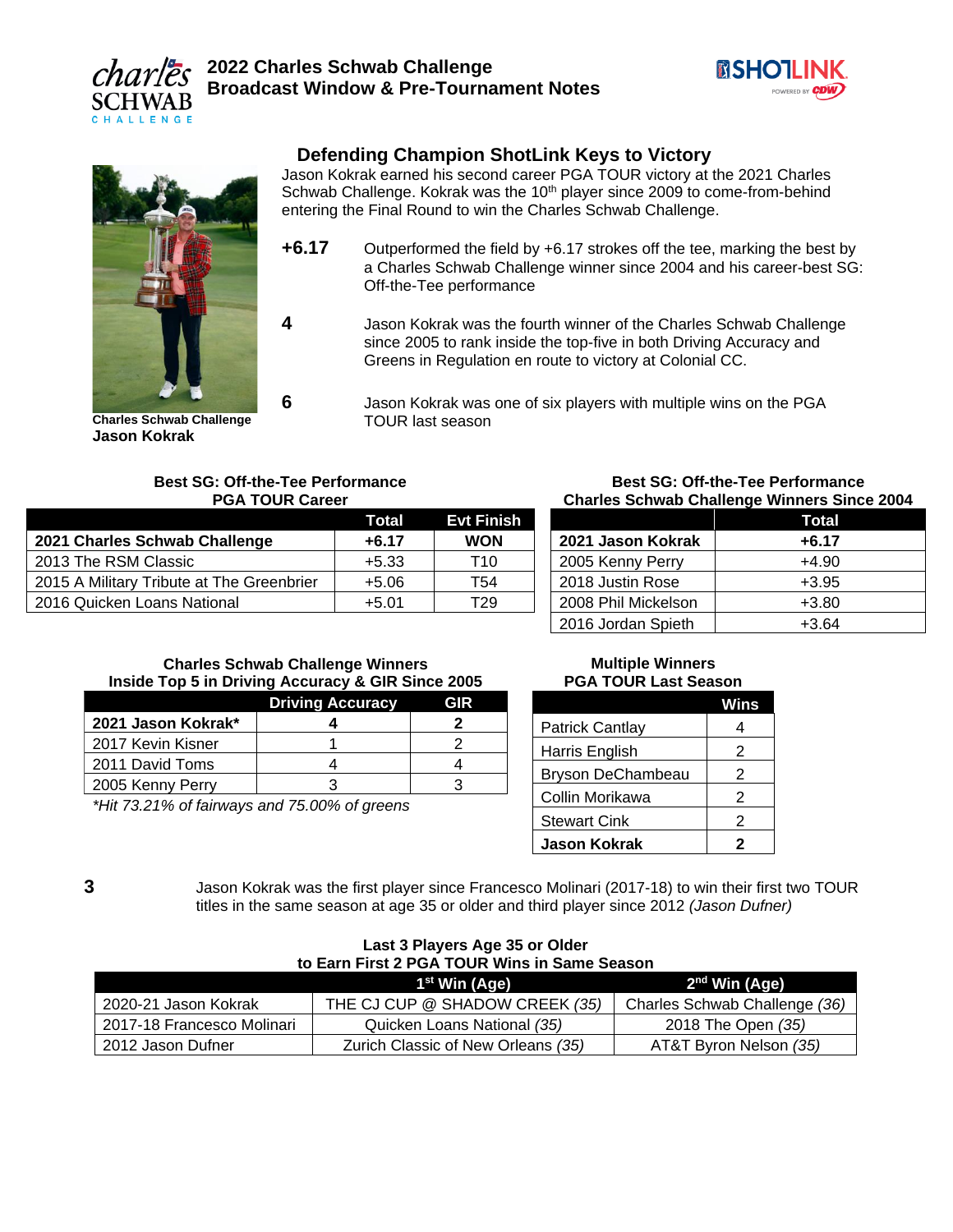



# **Comcast Business TOUR TOP 10 & FedExCup Storylines**

- **13** The Charles Schwab Challenge champion has qualified for the TOUR Championship in 12 of 15 FedExCup seasons
- **1,537** Zach Johnson has earned the most FedExCup points at this event of any player since 2009
- **2,842** Points earned by leader Scottie Scheffler, most of any player with just 11 weeks left in the FedExCup Regular season in the last 14 seasons on TOUR
- **4 th** Justin Thomas moved from 15th to Fourth in the Comcast Business TOUR TOP 10 with win at PGA Championship. Thomas has ranked in the Comcast Business TOUR TOP 10 at this point in six of the last seven seasons. Thomas has spent 138 weeks in the top-five of the standings in his career, most of any player since 2015-16 season.
- **6** Six of the current Comcast Business TOUR TOP 10 ranked in the TOUR TOP 10 at this point last season. Justin Thomas and Hideki Matsuyama are the only players of the current TOUR TOP 10 to rank in the top 10 at this point in the previous two seasons.
- **68%** percentage of the players in the Comcast Business TOUR TOP 10 with 11 weeks remaining have finished in the final Comcast Business TOUR TOP 10 in last 13 seasons (88 of 130)
- **6** In the last 13 PGA TOUR seasons, six players ranked 40<sup>th</sup> or lower in the FedExCup with 11 weeks left in the FEC regular season finished in the Comcast Business TOUR TOP 10
- **5** Five players No. 1 in the standings with 11 weeks left finished No. 1 in Regular season (since '09)

#### **FedExCup Finish Since 2007 Charles Schwab Challenge Winners**

|                     | <b>FEC Finish</b>    |
|---------------------|----------------------|
| 2021 Jason Kokrak   | 11th                 |
| 2020 Daniel Berger  | 15 <sup>th</sup>     |
| 2019 Kevin Na       | 61 <sup>st</sup>     |
| 2018 Justin Rose    | 1 <sub>st</sub>      |
| 2017 Kevin Kisner   | 12 <sup>th</sup>     |
| 2016 Jordan Spieth  | gth                  |
| 2015 Chris Kirk     | 44 <sup>th</sup>     |
| 2014 Adam Scott     | $\overline{12^{th}}$ |
| 2013 Boo Weekley    | 29 <sup>th</sup>     |
| 2012 Zach Johnson   | 12 <sup>th</sup>     |
| 2011 David Toms     | 20 <sup>th</sup>     |
| 2010 Zach Johnson   | 17 <sup>th</sup>     |
| 2009 Steve Stricker | 3 <sup>rd</sup>      |
| 2008 Phil Mickelson | 7 <sup>th</sup>      |
| 2007 Rory Sabbatini | $\overline{A}$ th    |

| <b>Most FedExCup Points Earned</b>         |     |  |
|--------------------------------------------|-----|--|
| <b>Charles Schwab Challenge Since 2009</b> |     |  |
| Total                                      |     |  |
| <b>Zach Johnson</b><br>1,537               |     |  |
| <b>Jordan Spieth</b><br>1,516              |     |  |
| Kevin Na                                   | 951 |  |
| Chris Kirk                                 | 861 |  |

#### **Most Pts Earned Entering Final 11 Weeks of Regular Season PGA TOUR Since 2009**

Jason Dufner  $\overline{766}$ 

|                         | <b>Pts</b> |
|-------------------------|------------|
| 2022 Scheffler, Scottie | 2.842      |
| 2015 Spieth, Jordan     | 2.528      |
| 2013 Woods, Tiger       | 2.345      |
| 2017 Johnson, Dustin    | 2.270      |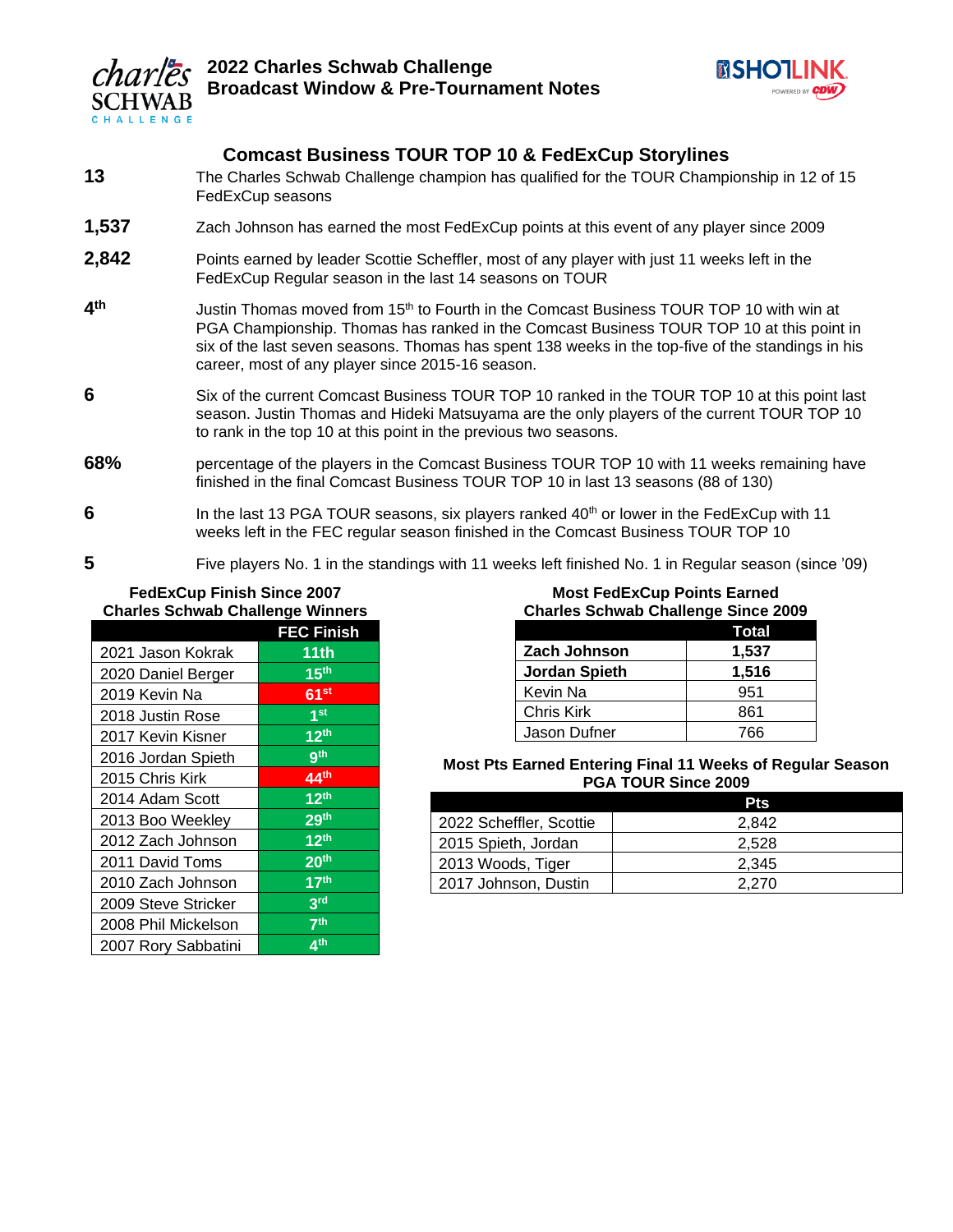



#### **Most Weeks in Top 5 of FedExCup Since 2015-16 PGA TOUR Season**

#### **PCT Finishing in Final TOUR TOP 10 – Since 2009 Comcast Business TOUR TOP 10 with 11 Weeks Left**

**FEC Ranks with 11 Weeks left PGA TOUR Career** *(J. Thomas)*

| Total |
|-------|
| 138   |
| 96    |
| 65    |
| 53    |
| 48    |
| 48    |
| 47    |
|       |

| 11 Wk rank       | <b>PCT</b> | <b>Total</b> |  |
|------------------|------------|--------------|--|
| 1 <sub>st</sub>  | 100.0%     | 13           |  |
| 2 <sub>nd</sub>  | 100.0%     | 13           |  |
| 3 <sup>rd</sup>  | 84.6%      | 11           |  |
| 4 <sup>th</sup>  | 61.5%      | 8            |  |
| 5 <sup>th</sup>  | 84.6%      | 11           |  |
| 6 <sup>th</sup>  | 61.5%      | 8            |  |
| 7 <sup>th</sup>  | 46.2%      | 6            |  |
| 8 <sup>th</sup>  | 61.5%      | 8            |  |
| 9 <sup>th</sup>  | 53.8%      |              |  |
| $10^{\text{th}}$ | 23.1%      | 3            |  |

| <b>FUA TUUR Career (J. <i>Hi</i>UMAS</b> ) |                  |                  |
|--------------------------------------------|------------------|------------------|
|                                            | 11 wks           | Reg              |
| <b>This Season</b>                         | 4 <sup>th</sup>  | ??               |
| <b>Last Season</b>                         | 2 <sub>nd</sub>  | 9 <sup>th</sup>  |
| 2019-20                                    | 1 <sub>st</sub>  | 1 <sup>st</sup>  |
| 2018-19                                    | 13 <sup>th</sup> | 17 <sup>th</sup> |
| 2017-18                                    | 1 <sub>st</sub>  | 2 <sub>nd</sub>  |
| 2016-17                                    | 2 <sub>nd</sub>  | 2 <sub>nd</sub>  |
| 2015-16                                    | gth              | 10 <sup>th</sup> |
| 2014-15                                    | 42 <sup>nd</sup> | 36 <sup>th</sup> |

#### **Lowest FEC Rank with 11 weeks left Finish in Comcast Business TOUR TOP 10**

|                          | 11 Wks            | <b>End of Reg Season</b> |
|--------------------------|-------------------|--------------------------|
| 2018 Molinari, Francesco | 121 <sup>st</sup> | R <sup>th</sup>          |
| 2013 Spieth, Jordan      | 60 <sup>th</sup>  | <b>Qth</b>               |
| 2015 Lee, Danny          | 53 <sup>rd</sup>  | 1 $\Omega$ <sup>th</sup> |
| 2020 Morikawa, Collin    | 50 <sup>th</sup>  | 2 <sub>nd</sub>          |
| 2018 Koepka, Brooks      | 47 <sup>th</sup>  | <b>Qrd</b>               |
| 2013 Stenson, Henrik     | ⊿∩ <sup>th</sup>  | qth                      |

#### **Active Streaks of Seasons in Comcast Business TOUR TOP 10 11 Weeks Left in FedExCup Regular Season**

|                   |     | 2019-20 Last Season This Season |  |
|-------------------|-----|---------------------------------|--|
| Thomas, Justin    |     |                                 |  |
| Matsuyama, Hideki |     | 10                              |  |
| Smith, Cameron    |     |                                 |  |
| Burns, Sam        | 127 |                                 |  |
| Cantlay, Patrick  | 27  |                                 |  |
| Spieth, Jordan    | 1 ר |                                 |  |

#### **Rank with 11 Weeks Left Final No. 1 in Comcast Business TOUR TOP 10**

|                        | Rank             |
|------------------------|------------------|
| 2021 Morikawa, Collin  | 25 <sup>th</sup> |
| 2020 Thomas, Justin    | 1 <sub>st</sub>  |
| 2019 Koepka, Brooks    | 2 <sub>nd</sub>  |
| 2018 Johnson, Dustin   | <b>Rth</b>       |
| 2017 Matsuyama, Hideki | 3rd              |
| 2016 Day, Jason        | 1 <sub>st</sub>  |
| 2015 Spieth, Jordan    | 1 <sub>st</sub>  |
| 2014 McIlroy, Rory     | 36 <sup>th</sup> |
| 2013 Woods, Tiger      | 1 <sub>st</sub>  |
| 2012 Woods, Tiger      | 3rd              |
| 2011 Watney, Nick      | 6 <sup>th</sup>  |
| 2010 Els, Ernie        | 1 <sub>st</sub>  |
| 2009 Woods, Tiger      | 4 <sup>th</sup>  |

#### **Largest Lead in FedExCup Standings Entering Final 11 Weeks of a Regular Season Since 2009**

|      | Leader             | 2nd            | <b>Leader Pts</b> | Lead  |
|------|--------------------|----------------|-------------------|-------|
| 2022 | Scheffler, Scottie | Smith, Cameron | 2,842             | 1,239 |
| 2015 | Spieth, Jordan     | Walker, Jimmy  | 2,528             | 624   |
| 2013 | Woods, Tiger       | Kuchar, Matt   | 2,345             | 423   |
| 2017 | Johnson, Dustin    | Thomas, Justin | 2,270             | 293   |
| 2018 | Thomas, Justin     | Rose, Justin   | 1,949             | 285   |
| 2012 | Dufner, Jason      | Mahan, Hunter  | 1,735             | 258   |
| 2019 | Kuchar, Matt       | Koepka, Brooks | 2,110             | 254   |
| 2014 | Walker, Jimmy      | Watson, Bubba  | 2,239             | 191   |
| 2016 | Day, Jason         | Scott, Adam    | 2,040             | 179   |
| 2010 | Els, Ernie         | Furyk, Jim     | 1,541             | 150   |
| 2020 | Thomas, Justin     | Im, Sungjae    | 1,403             | 135   |
| 2009 | Johnson, Zach      | Ogilvy, Geoff  | 1,609             | 98    |
| 2021 | DeChambeau, Bryson | Thomas, Justin | 1,677             | 43    |
| 2011 | Donald, Luke       | Watson, Bubba  | 1,432             | 21    |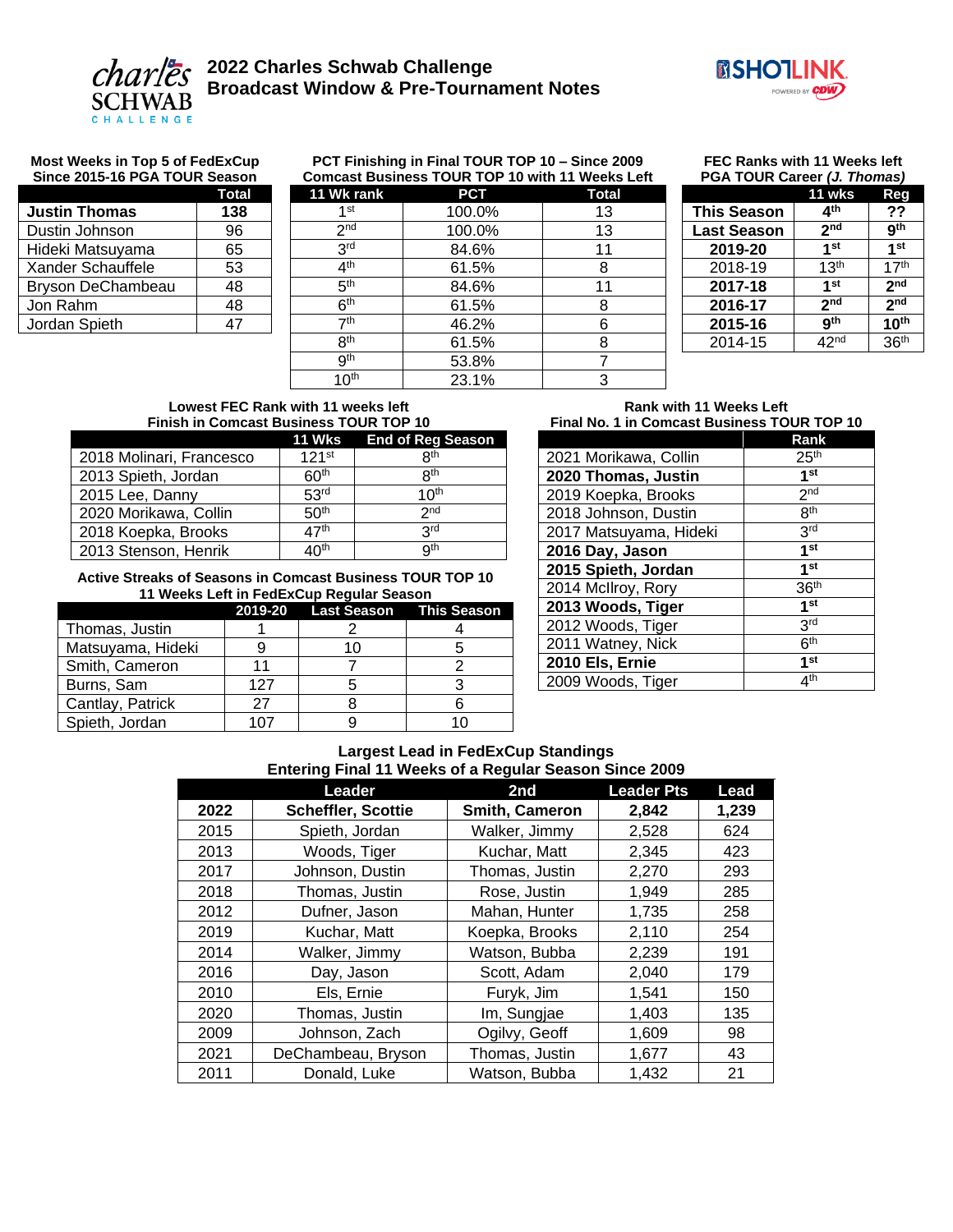



# **Course & Hole Statistics – Colonial Country Club**

- **5** Last season the average driving distance (all drives) at Colonial Country Club was 280.1 yards, marking the fifth shortest on TOUR last season
- **76.41%** Colonial Country Club had the fourth toughest greens to hit inside of 125 yards last season on TOUR (76.41%)
- **Lowest** Colonial Country Club had the lowest going for the green percentage last season on tour (29.69%)
- **-142** score to par when going for the green at Colonial Country Club last season, marking the second highest score to par on TOUR last season
- 14 total eagles at Colonial Country Club last season, marking a tie for fifth fewest on TOUR during this time frame
- 28'6" average fairway proximity at Colonial Country Club last season, marking the fifth closest on TOUR during this time frame
- **5** Last season Colonial Country Club had the fifth lowest birdie or better percentage from the rough (10.07%)

# **Easiest** greenside bunkers on TOUR last season (61.76%)

#### **Shortest Driving Distance (All Drives) PGA TOUR Last Season**

|                                | <b>Distance</b> |
|--------------------------------|-----------------|
| Pebble Beach Golf Links        | 270.1           |
| <b>Sherwood Country Club</b>   | 277.6           |
| Innisbrook Resort (Copperhead) | 278.4           |
| Harbour Town Golf Links        | 278.5           |
| <b>Colonial Country Club</b>   | 280.1           |

#### **Toughest Greens to Hit Inside 125 Yards PGA TOUR Last Season**

|                                | PCT   |
|--------------------------------|-------|
| The Riviera Country Club       | 74.92 |
| Innisbrook Resort (Copperhead) | 76.1  |
| TPC San Antonio (Oaks Course)  | 76.36 |
| <b>Colonial Country Club</b>   | 76.41 |
| Ocean Course at Kiawah Island  | 767   |

#### **Lowest Going for the Green Percentage PGA TOUR Last Season**

|                                | PCT.  |
|--------------------------------|-------|
| <b>Colonial Country Club</b>   | 29.69 |
| Muirfield Village Golf Club    | 33.14 |
| Torrey Pines (South)           | 35.58 |
| Torrey Pines (South) - US Open | 36.35 |
| <b>Detroit Golf Club</b>       | 37.31 |

# **Score** East Lake Golf Club | -135

**Worst Score to par When GFG PGA TOUR Last Season**

| <b>Colonial Country Club</b>     | -142 |
|----------------------------------|------|
| <b>Winged Foot Golf Club</b>     | -217 |
| <b>Memorial Park Golf Course</b> | -228 |
| Muirfield Village Golf Club      | -236 |

#### **Closest Fairway Proximity PGA TOUR Last Season**

|                                | Avg        |
|--------------------------------|------------|
| <b>TPC Southwind</b>           | 25' 11"    |
| Sedgefield Country Club        | 26' 10"    |
| <b>Waialae Country Club</b>    | 27'0''     |
| Silverado Resort and Spa North | $28'$ $2"$ |
| <b>Colonial Country Club</b>   | $28'$ 6"   |
|                                |            |

### **Lowest Birdie or Better PCT. From Rough PGA TOUR Last Season**

|                                | PCT   |
|--------------------------------|-------|
| Winged Foot Golf Club          | 7.85  |
| Torrey Pines (South) - US Open | 8.08  |
| Bay Hill Club & Lodge          | 8.97  |
| Muirfield Village Golf Club    | 9.00  |
| <b>Colonial Country Club</b>   | 10.07 |

#### **Fewest Total Eagles PGA TOUR Last Season**

|                                  | Total |
|----------------------------------|-------|
| Spyglass Hill Golf Course        | 5     |
| East Lake Golf Club              | 8     |
| Nicklaus Tournament Course       | 10    |
| <b>Memorial Park Golf Course</b> | 13    |
| Sea Island Resort (Plantation)   | 14    |
| <b>Colonial Country Club</b>     | 14    |

#### **Easiest Greenside Bunkers PGA TOUR Last Season**

| PCT   |
|-------|
| 61.76 |
| 59.94 |
| 57.92 |
| 57.69 |
| 57.21 |
|       |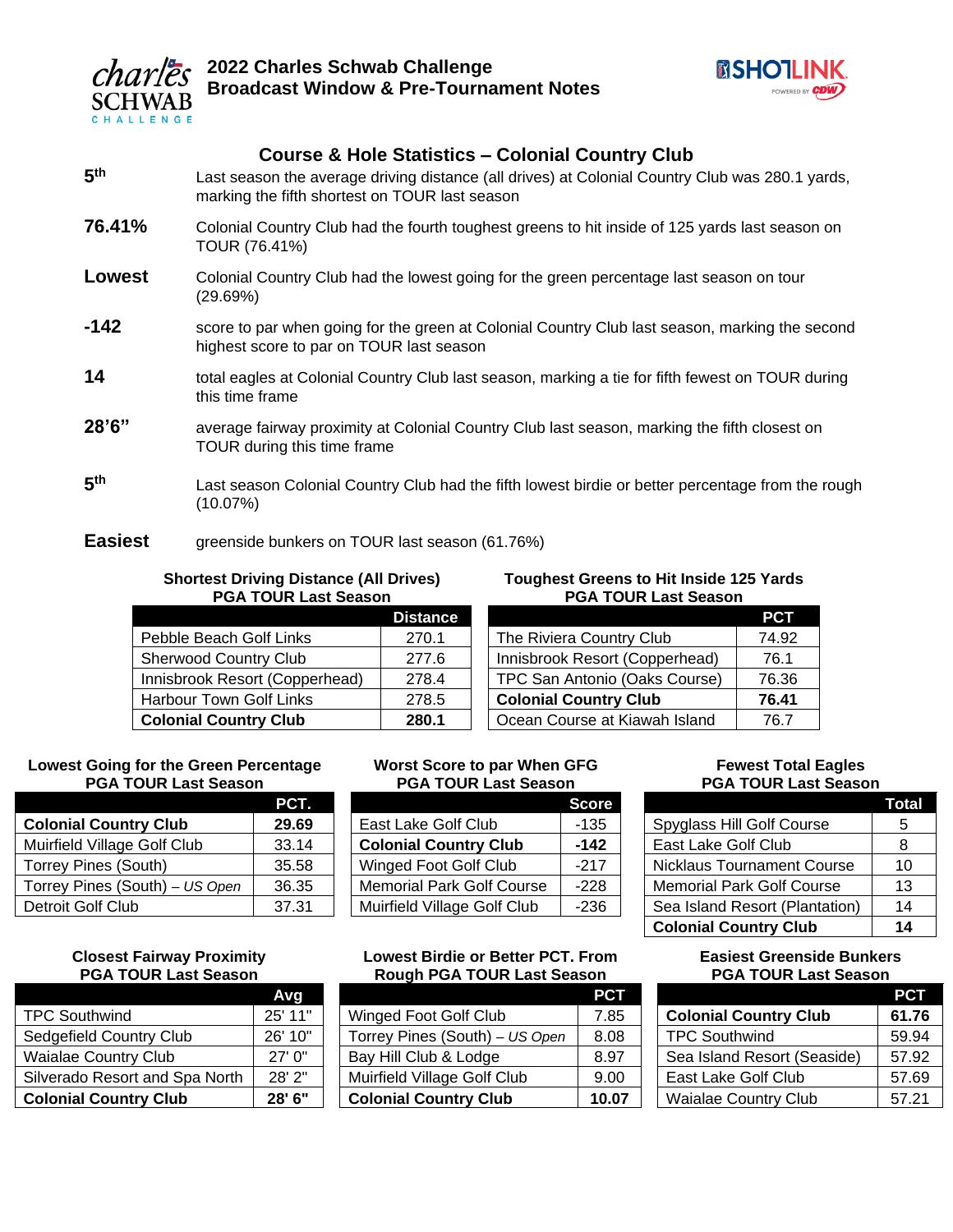



# **Broadcast Window - Featured Groups**

**Kevin Kisner:** 2017 Charles Schwab Challenge winner is set to make his ninth start at the event

- **67.5** final round scoring average at the Charles Schwab Challenge, marking the second of any player with at least four rounds played since 2015 PGA TOUR season
- **31st** in the current FedExCup standings, Kisner is looking to qualify for the TOUR Championship for the sixth time in his career on TOUR

**Best Finishes Charles Schwab Challenge Finish** 2017 WON 2015 T5 2016 T10 2020 T29 **Lowest Final Round Scoring Average Charles Schwab Challenge Since 2015 Avg** Kevin Na  $\vert$  67.2 **Kevin Kisner 67.5** Brian Stuard | 67.7 Joaquin Niemann | 67.8 Steve Stricker | 67.8 Justin Rose 167.8 Best Finish | 9

**FedExCup Finishes PGA TOUR Career**

| Appearances        | Χ                              |
|--------------------|--------------------------------|
| Top 70             |                                |
| Top 30             | 5                              |
| <b>Best Finish</b> | q <sup>th</sup><br>$(2018-19)$ |

*\*Rank This Season: 31st*

*Min of 4 Rds*

**Justin Rose:** 2018 Charles Schwab Challenge winner is set to make his ninth start at this event

- **63** during the opening round in 2020 Charles Schwab Challenge, marking a tie for his second lowest opening round score during a PGA TOUR event
- **100th** in the current FedExCup standings, the 2017-18 FedExCup champion is looking to qualify for the playoffs for the 15<sup>th</sup> time

| <b>Best Finishes</b><br><b>Charles Schwab Challenge</b> |            | <b>Lowest Opening Rounds</b><br><b>PGA TOUR Career</b> |    | <b>FedExCup Finishes</b><br><b>PGA TOUR Career</b> |                                      |               |
|---------------------------------------------------------|------------|--------------------------------------------------------|----|----------------------------------------------------|--------------------------------------|---------------|
|                                                         | Finish     |                                                        |    | <b>Score Finish</b>                                |                                      |               |
| 2018                                                    | <b>WON</b> | 2006 Walt Disney World                                 | 60 | $4^{\text{th}}$                                    | Appearances                          | 14            |
| 2020                                                    | T3         | 2019 Farmers Insurance Open                            | 63 | <b>WON</b>                                         | Top 70                               | 11            |
| 2005                                                    | T13        | 2011 BMW Championship                                  | 63 | <b>WON</b>                                         | Top 30                               | 10            |
| 2021                                                    | T20        | 2003 Dell Technologies Championship                    | 63 | 3 <sup>rd</sup>                                    | <b>Best Finish</b>                   | WON (2017-18) |
|                                                         |            | 2020 Charles Schwab Challenge                          | 63 | T3                                                 | *Rank This Season: 100 <sup>th</sup> |               |
|                                                         |            | 2006 RBC Canadian Open                                 | 63 | T14                                                |                                      |               |

**Will Zalatoris:** is set to make his second start at the Charles Schwab Challenge after a T-59 finish last year

- **4** Top-5 finishes this season on TOUR, one of three players with at least four Top-5s without a win
- **+1.85** SG: Tee-to-Green this season, best of any player on TOUR

**13th** in the current FedExCup standings, his third best rank of his career on TOUR

|                 | <b>Most Top-5 Finishes without a Win</b><br><b>PGA TOUR This Season</b> | <b>Best SG: Tee-to-Green</b><br><b>PGA TOUR This Season</b> |         | <b>Best FedExCup Rank by Week</b><br><b>PGA TOUR This Season</b> |                  |
|-----------------|-------------------------------------------------------------------------|-------------------------------------------------------------|---------|------------------------------------------------------------------|------------------|
|                 | Total                                                                   |                                                             | Avg     |                                                                  | Rank             |
| Cameron Young   |                                                                         | <b>Will Zalatoris</b>                                       | $+1.85$ | After Week 1                                                     | 10 <sup>th</sup> |
| Collin Morikawa |                                                                         | Justin Thomas                                               | $+1.72$ | After Week 2                                                     | 11 <sup>th</sup> |
| Will Zalatoris  |                                                                         | Jon Rahm                                                    | $+1.70$ | <b>Currently</b>                                                 | 13 <sup>th</sup> |
|                 |                                                                         | Rory McIlroy                                                | $+1.64$ | 3 times                                                          | 16 <sup>th</sup> |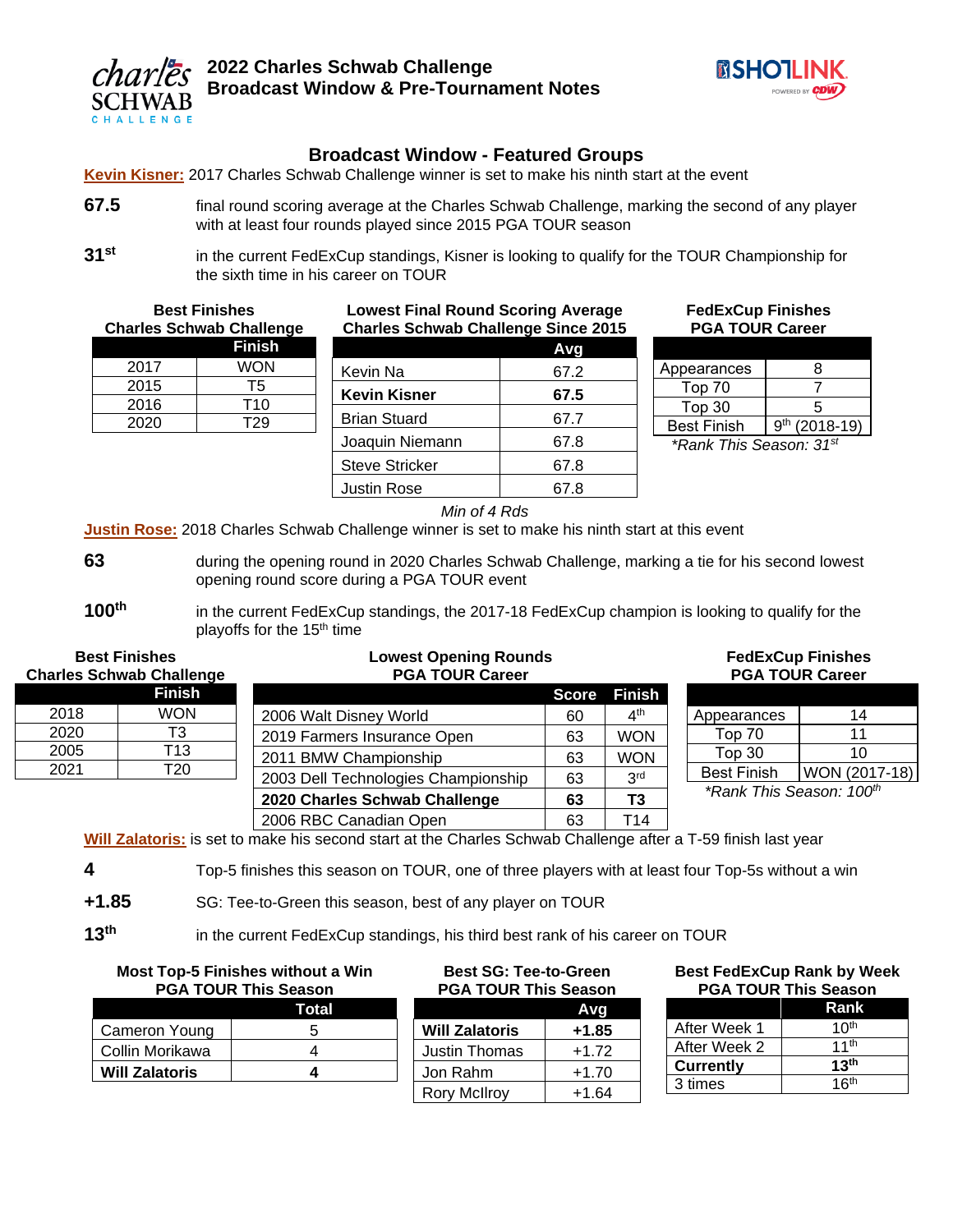



**Tom Hoge:** currently eighth in the FedExCup standings is set to make his sixth start at the Charles Schwab Challenge.

**281 total birdies this season, marking the second most of any player on TOUR this season** 

**26'9"** average proximity from 175-200 yards, marking the best of any player on TOUR this season

**Career Finishes Charles Schwab Challenge**

|    | <b>Finish</b>   |      |
|----|-----------------|------|
| Ma | <b>CUT</b>      | 2021 |
| Гc | CUT             | 2020 |
|    | T40             | 2019 |
|    | T42             | 2018 |
| Sa | T <sub>17</sub> | 2016 |
|    |                 |      |

| <b>PGA TOUR This Season</b> |       |  |  |  |
|-----------------------------|-------|--|--|--|
|                             | Total |  |  |  |
| Malnati Peter               | 296   |  |  |  |
| <b>Tom Hoge</b>             | 281   |  |  |  |
| J.J. Spaun                  | 278   |  |  |  |
| Sahith Theegala             | 273   |  |  |  |
| Davis Riley                 | 272   |  |  |  |
|                             |       |  |  |  |

**Most Birdies** 

## **Best Proximity From 175-200 Yards PGA TOUR This Season Avg Tom Hoge 26' 9"** Brooks Koepka | 28' 1" Xander Schauffele | 29' 2" Viktor Hovland 29' 2"

Kurt Kitayama 29' 5"

**Finishes** 2019-20  $50<sup>th</sup>$ 2020-21  $54<sup>th</sup>$ 2017-18  $92<sup>nd</sup>$ *Currently 8 th*

**Best FedExCup**

Mito Pereira: is set to make his first start at the Charles Schwab Challenge. Currently 35<sup>th</sup> in the FedExCup standings Pereira is looking to qualify for the playoffs for the first time in his Career.

**T-3** finish last week at the PGA Championship, marking the best finish in a major by a Chilean player

**71.11** green in regulation percentage, marking the fourth best on TOUR this season

## **Best Major Finish by a Chilean PGA TOUR History**

|                     |                       | Finish          |
|---------------------|-----------------------|-----------------|
| <b>Mito Pereira</b> | 2022 PGA Championship | T3              |
| Joaquin Niemann     | 2021 U.S. Open        | T <sub>23</sub> |
| Joaquin Niemann     | 2022 PGA Championship | T <sub>23</sub> |
| Joaquin Niemann     | 2021 PGA Championship | T30             |
|                     |                       |                 |

#### **Highest Green in Regulation Percentage PGA TOUR This Season**

|                     | Avg   |
|---------------------|-------|
| Jon Rahm            | 72.75 |
| <b>Russell Knox</b> | 72.06 |
| Scottie Scheffler   | 71.26 |
| <b>Mito Pereira</b> | 71.11 |
| Will Zalatoris      | 70.65 |

**Viktor Hovland:** is set to make his second start at the Charles Schwab Challenge after a T-23 finish in 2020

**3** in SG: Approach-the-Green, marking one of four players to be ranked inside the Top-15 every season on TOUR since 2020

**26.46** birdie or better percentage, marking the fourth best on TOUR this season

| <b>Players Ranked Inside Top-15</b><br>SG: Approach-the-Green last 3 Seasons |                 |                 | <b>Highest Birdie or Better Percentage</b><br><b>PGA TOUR This Season</b> |                          | <b>Career FedExCup</b><br><b>Finishes</b> |                |  |
|------------------------------------------------------------------------------|-----------------|-----------------|---------------------------------------------------------------------------|--------------------------|-------------------------------------------|----------------|--|
|                                                                              | 2020            | 2021            | 2022                                                                      |                          | Pct                                       |                |  |
| <b>Viktor Hovland</b>                                                        | 7th             | 15 $^{\rm th}$  | 3 <sup>rd</sup>                                                           | <b>Cameron Smith</b>     | 29.32                                     | Last Season    |  |
| <b>Russell Henley</b>                                                        | 3 <sup>rd</sup> | 6 <sup>th</sup> | 4 <sup>th</sup>                                                           | Justin Thomas            | 28.82                                     | 2019-20        |  |
| Justin Thomas                                                                | 1 <sub>st</sub> | 3 <sup>rd</sup> | 5 <sup>th</sup>                                                           | <b>Scottie Scheffler</b> | 28.21                                     | Currently 15th |  |
| Collin Morikawa                                                              | 2 <sub>nd</sub> | 1 st            | 9 <sup>th</sup>                                                           | <b>Viktor Hovland</b>    | 26.46                                     |                |  |
|                                                                              |                 |                 |                                                                           | Patrick Cantlay          | 26.04                                     |                |  |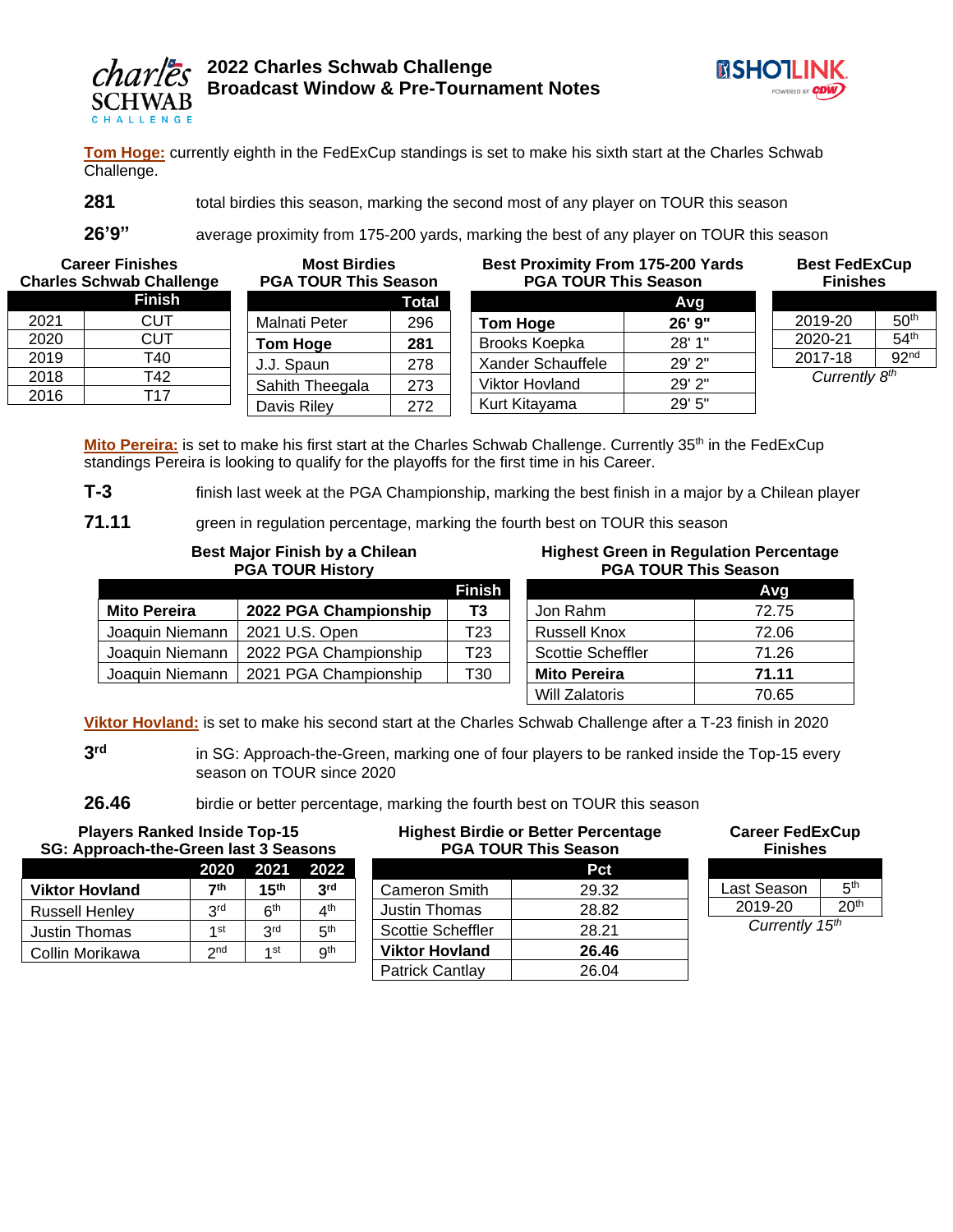



Jordan Spieth: 2016 Charles Schwab Challenge winner is set to make his 10<sup>th</sup> start at the event

- **9** Top-5 finishes in Texas since 2010, most of any player on TOUR during this time frame
- **4** Top-2 finishes at the Charles Schwab Challenge, T-3rd most all time
- 

**-229** under par in Texas since 2010, marking the lowest total score to par of any player by 34

**Best Finishes Charles Schwab Challenge**

|      | יווטווט שטוויזטט טטו |
|------|----------------------|
|      | <b>Finish</b>        |
| 2016 | WON                  |
| 2021 | 2 <sub>nd</sub>      |
| 2017 | T <sub>2</sub>       |
| 2015 | T <sub>2</sub>       |
| 2013 | Г7                   |

#### **Most Top-5 Finishes in Texas PGA TOUR Since 2010**

|                      | Total |
|----------------------|-------|
| <b>Jordan Spieth</b> | q     |
| Brooks Koepka        |       |
| Matt Kuchar          |       |
| Charley Hoffman      |       |
|                      |       |

| <b>Most Top-2 Finishes</b><br><b>Charles Schwab Challenge</b> |              |  |
|---------------------------------------------------------------|--------------|--|
|                                                               | <b>Total</b> |  |
| Ben Hogan                                                     | 6            |  |
| <b>Gene Littler</b>                                           | 5            |  |
| <b>Jordan Spieth</b>                                          | 4            |  |
| Corey Pavin                                                   | 4            |  |
| <b>Ben Crenshaw</b>                                           |              |  |

#### **Most Under Par in Texas PGA TOUR Since 2010**

|                      | Total  |
|----------------------|--------|
| <b>Jordan Spieth</b> | -229   |
| Matt Kuchar          | $-195$ |
| Charley Hoffman      | -167   |
| Ryan Palmer          | $-113$ |

## **FedExCup Finishes PGA TOUR Career**

| Appearances                         | Q             |  |  |  |
|-------------------------------------|---------------|--|--|--|
| Top 70                              | R             |  |  |  |
| Top 30                              | ี่ค           |  |  |  |
| <b>Best Finish</b>                  | WON (2014-15) |  |  |  |
| *Rank This Season: 10 <sup>th</sup> |               |  |  |  |

**Max Homa:** is set to make his fourth start at the Charles Schwab Challenge

**T-26** SG: Putting rank this season compared to 118<sup>th</sup> last season on TOUR

**+7** total score to par on the horrible horseshoe, has only made one birdie during 24 holes on the horrible horseshoe

| <b>Career Finishes</b><br><b>Charles Schwab Challenge</b> |               | <b>SG: Putting Improvement</b><br><b>PGA TOUR Career</b> |                   | <b>Horrible Horseshoe Performance</b><br><b>PGA TOUR Career</b> |       |  |
|-----------------------------------------------------------|---------------|----------------------------------------------------------|-------------------|-----------------------------------------------------------------|-------|--|
|                                                           | <b>Finish</b> |                                                          | Rank              |                                                                 | Total |  |
| 2020                                                      | CUT           | 2018-19                                                  | 100 <sup>th</sup> | 3 <sup>rd</sup> hole                                            | Even  |  |
| 2019                                                      | T27           | 2019-20                                                  | T69               | $4th$ hole                                                      | +3    |  |
| 2015                                                      | CUT           | 2020-21                                                  | 118 <sup>th</sup> | $5th$ hole                                                      | +4    |  |
|                                                           |               | <b>This Season</b>                                       | T <sub>26</sub>   |                                                                 |       |  |

# **Career FedExCup Finishes** ast Season | 35<sup>th</sup>

 $\begin{array}{|c|c|c|c|}\n \hline\n 2019-20 & & 70^{\text{th}} \\
\hline\n 2018-19 & & 60^{\text{th}} \\
\hline\n \end{array}$  $2018 - 19$ 2016-17 244<sup>th</sup> *Currently 7th* 

**Daniel Berger:** 2020 Charles Schwab Challenge winner is set to make his fifth start at this event

**-1** on the final hole of the horrible horseshoe during seven career rounds

**15th** driving accuracy rank on TOUR this season, marking his best rank for a season

| <b>Career Finishes</b><br><b>Charles Schwab Challenge</b> |     |  |  |  |  |
|-----------------------------------------------------------|-----|--|--|--|--|
| <b>Finish</b>                                             |     |  |  |  |  |
| 2021<br>T <sub>20</sub>                                   |     |  |  |  |  |
| WON<br>2020                                               |     |  |  |  |  |
| 2019                                                      | T53 |  |  |  |  |
| 2015                                                      | CUT |  |  |  |  |

| Horrible Horseshoe Performance<br><b>PGA TOUR Career</b> |      |  |  |  |  |
|----------------------------------------------------------|------|--|--|--|--|
| Total                                                    |      |  |  |  |  |
| $3rd$ hole                                               | +3   |  |  |  |  |
| $4th$ hole                                               | Even |  |  |  |  |
| $5th$ hole                                               |      |  |  |  |  |
|                                                          |      |  |  |  |  |

| <b>Driving Accuracy Rank</b><br>PGA TOUR since 2017 |                   |  |  |  |
|-----------------------------------------------------|-------------------|--|--|--|
| Rank                                                |                   |  |  |  |
| 2016-17                                             | 100 <sup>th</sup> |  |  |  |
| 2017-18                                             | 56 <sup>th</sup>  |  |  |  |
| 2018-19                                             | 59 <sup>th</sup>  |  |  |  |
| 2019-20                                             | 48 <sup>th</sup>  |  |  |  |
| 44 <sup>th</sup><br>2020-21                         |                   |  |  |  |
| <b>This Season</b>                                  | 15 <sup>th</sup>  |  |  |  |

| <b>Best FedExCup</b> |
|----------------------|
| <b>Finishes</b>      |
|                      |

| 2020-21        | 11 <sup>th</sup> |  |  |  |
|----------------|------------------|--|--|--|
| 2014-15        | 11 <sup>th</sup> |  |  |  |
| 2019-20        | 15 <sup>th</sup> |  |  |  |
| 2016-17        | 16 <sup>th</sup> |  |  |  |
| Currently 78th |                  |  |  |  |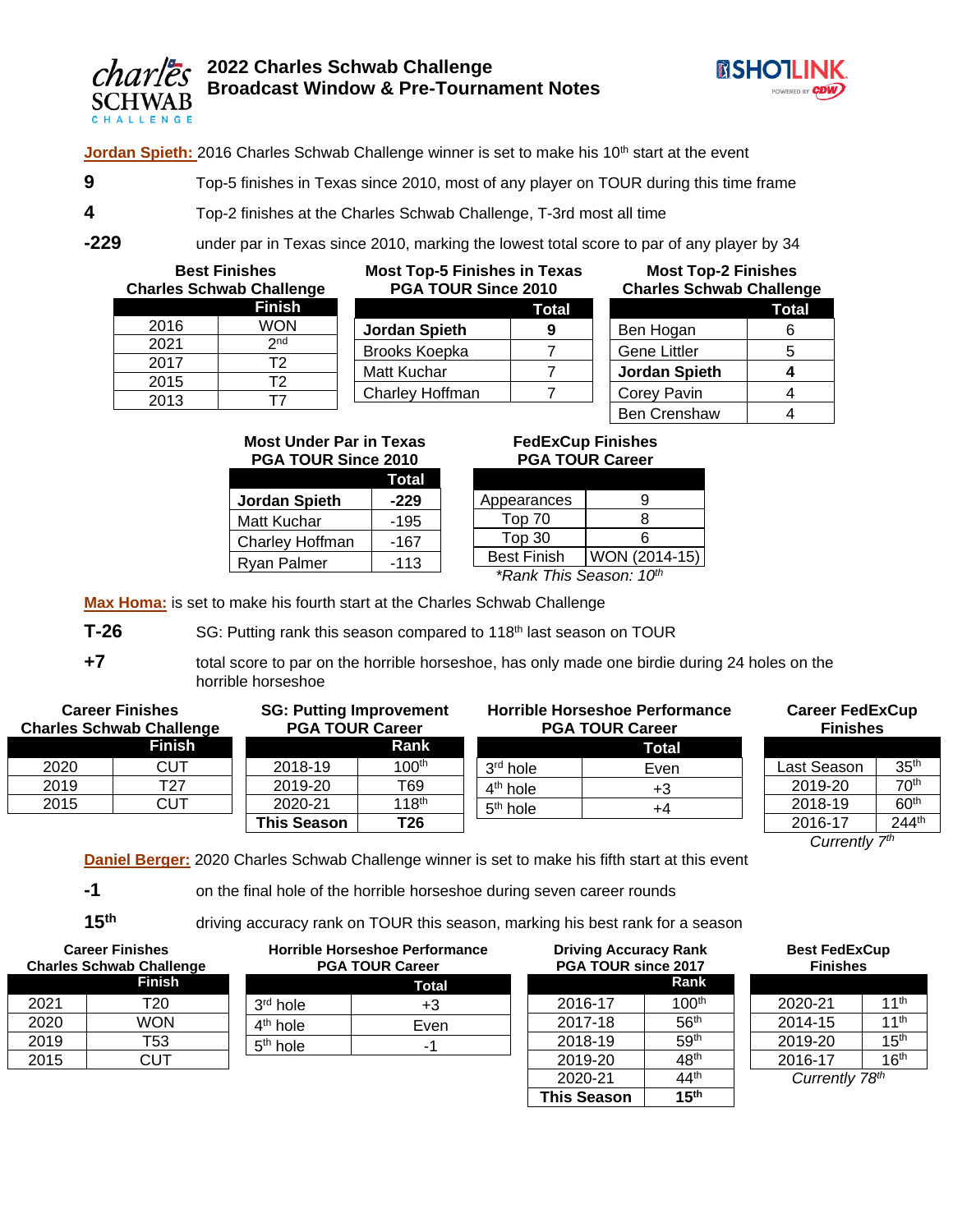

**Players with Multiple Wins PGA Championship Since 2006**

Tiger Woods 2006, 2007 Rory McIlroy 2012, 2014 Brooks Koepka | 2018, 2019 **Justin Thomas 2017, 2022**

**Years**

**Justin Thomas**: is set to make his third start at the Charles Schwab Challenge. Thomas joins Tiger Woods, Rory McIlroy, and Brooks Koepka as the only players to win the PGA Championship multiple times since 2006.

**45.49** one percentage on TOUR this season, marking the highest of any player

**7** straight seasons on the PGA TOUR with a win (will become the TOUR's longest streak if Dustin Johnson does not win this season)

**Highest One-Putt Percentage PGA TOUR This Season**

|                      | Pct   |
|----------------------|-------|
| <b>Justin Thomas</b> | 45.49 |
| Lucas Herbert        | 45.31 |
| lan Poulter          | 44.93 |
| Harold Varner III    | 44.7  |
| Matt Kuchar          | 44.55 |

#### **Longest Active Seasons with a Win PGA TOUR**

|                       | Total |
|-----------------------|-------|
| Dustin Johnson        | 14    |
| Justin Thomas*        |       |
| Jon Rahm*             | հ     |
| Bryson DeChambeau     | 5     |
| *Inoludoo thio ooooon |       |

*\*Includes this season*

**Scottie Scheffler:** current FedExCup leader is set to make his third start at the Charles Schwab Challenge

**4** wins on TOUR this season, marking the most of any player by two

**69.1** scoring average this season, on pace for his best season scoring average of his TOUR career

**1,239** point FedExCup lead, marking the largest lead in the FedExCup entering the final 11 weeks

| <b>Most Wins</b><br><b>PGA TOUR This Season</b> |   | <b>Best Season Scoring Avg</b><br><b>PGA TOUR Career</b> |      | <b>Largest Lead in FedExCup Standings</b><br>Entering Final 11 Weeks of a Regular Season Since 2009 |                           |                       |       |       |
|-------------------------------------------------|---|----------------------------------------------------------|------|-----------------------------------------------------------------------------------------------------|---------------------------|-----------------------|-------|-------|
| Total<br>Avg                                    |   | Year.<br>Leader                                          |      | 2nd                                                                                                 | <b>Leader Pts</b>         | Lead                  |       |       |
| <b>Scottie Scheffler</b>                        | 4 | <b>This Season</b>                                       | 69.1 | 2022                                                                                                | <b>Scheffler, Scottie</b> | <b>Smith, Cameron</b> | 2,842 | 1,239 |
| Max Homa                                        |   | 2019-20                                                  | 69.3 | 2015                                                                                                | Spieth, Jordan            | Walker, Jimmy         | 2,528 | 624   |
| <b>Cameron Smith</b>                            |   | 2020-21                                                  | 69.8 | 2013                                                                                                | Woods, Tiger              | Kuchar, Matt          | 2,345 | 423   |
| Sam Burns                                       |   | 2018-19                                                  | 70.1 | 2017                                                                                                | Johnson, Dustin           | Thomas, Justin        | 2,270 | 293   |
| Hideki Mateuwama                                | ⌒ |                                                          |      |                                                                                                     |                           |                       |       |       |

Hideki Matsuyama | 2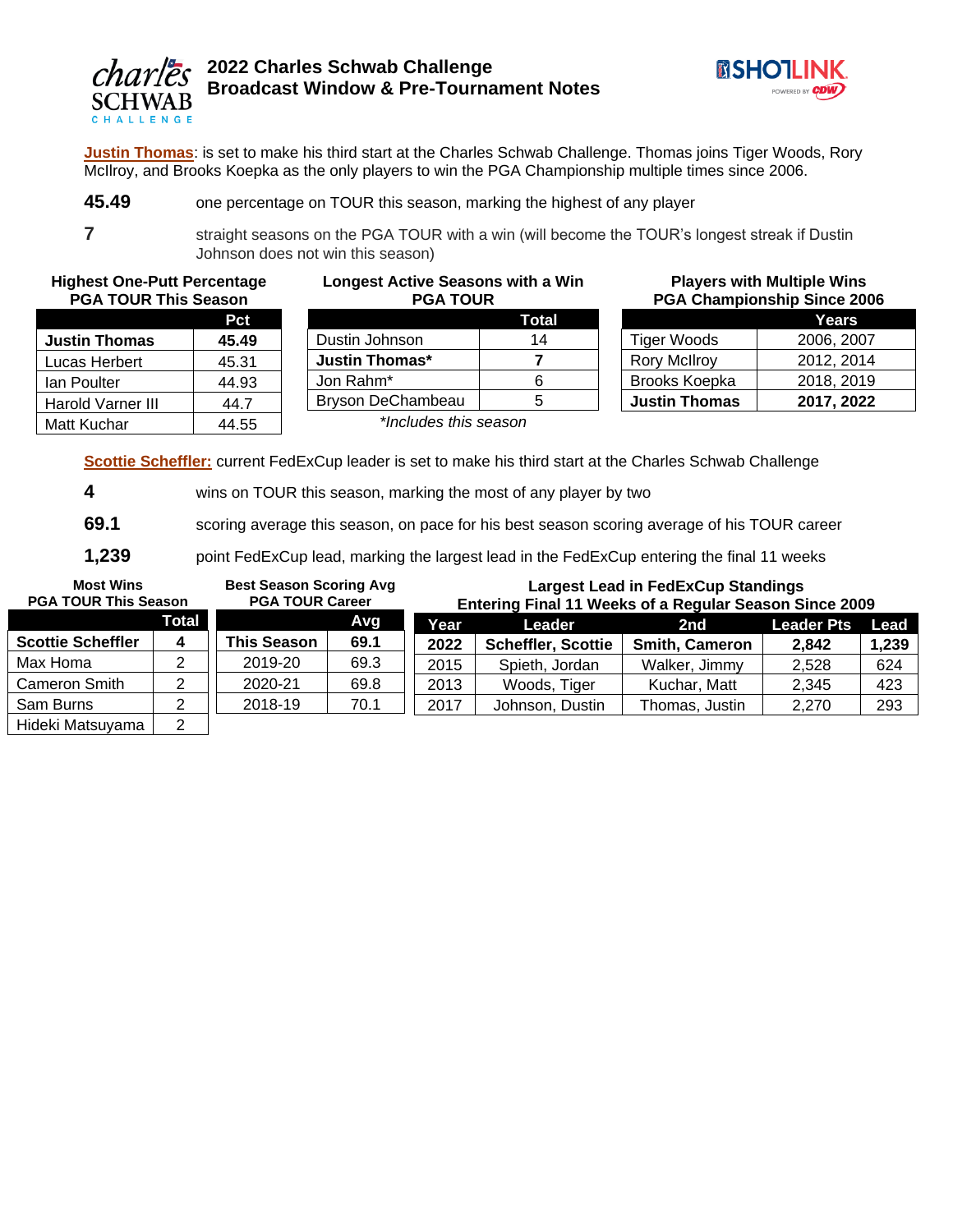



**Jason Kokrak:** the Charles Schwab Challenge defending champion is set to make his eight start at this event

- **2** consecutive top-5 finishes at the Charles Schwab Challenge, marking one of two players with an active Top-10 streak at this event
- 29<sup>th</sup> in the FedExCup standings, Kokrak is trying to qualify for the TOUR championship for the third time in his career
- **+6.17** SG: Tee-to-Green at the 2021 Charles Schwab Challenge marks the best of his PGA TOUR career

| <b>Best Finishes</b><br><b>Charles Schwab Challenge</b> |            | <b>Active Consecutive Top 10 Finishes</b><br><b>Charles Schwab Challenge</b> | <b>FedExCup Finishes</b><br><b>PGA TOUR Career</b> |                    |                           |
|---------------------------------------------------------|------------|------------------------------------------------------------------------------|----------------------------------------------------|--------------------|---------------------------|
|                                                         | Finish     |                                                                              | Total                                              |                    |                           |
| 2021                                                    | <b>WON</b> | Jordan Spieth                                                                |                                                    | Appearances        |                           |
| 2020                                                    | T3         | <b>Jason Kokrak</b>                                                          |                                                    | Top 70             |                           |
| 2013                                                    | T18        |                                                                              |                                                    | Top <sub>30</sub>  |                           |
| 2018                                                    | T32        |                                                                              |                                                    | <b>Best Finish</b> | (202)<br>11 <sup>th</sup> |

| Appearances        |                            |
|--------------------|----------------------------|
| Top 70             | հ                          |
| Top 30             |                            |
| <b>Best Finish</b> | 11 <sup>th</sup> (2020-21) |
|                    |                            |

*\*Rank This Season: 29th*

#### **Best SG: Off-the-Tee Performance PGA TOUR Career**

|                                           | Total   | <b>Evt Finish</b> |
|-------------------------------------------|---------|-------------------|
| 2021 Charles Schwab Challenge             | $+6.17$ | <b>WON</b>        |
| 2013 The RSM Classic                      | $+5.33$ | T10               |
| 2015 A Military Tribute at The Greenbrier | $+5.06$ | T54               |
| 2016 Quicken Loans National               | $+5.01$ | Г29               |

**Collin Morikawa:** is set to make his third start at the Charles Schwab Challenge with two Top-15 finishes in his first two starts (best finish:  $2<sup>nd</sup> 2020$ )

- **4** Top-5 finishes this season, marking a tie for the most in a season during his career on TOUR
- **21** Top-10 finishes in the last three seasons, fourth most of any player on TOUR and one of three players with 6 or more top-10s in each of the last three seasons on TOUR

| <b>Most Top-5 Finishes</b> |
|----------------------------|
| <b>PGA TOUR Seasons</b>    |

|              | Total |
|--------------|-------|
| This Season* | Δ     |
| Last Season  |       |
| 2019-20      | 3     |
| 2018-19      | ৭     |

**Most Top-10s on TOUR Last 3 Seasons**

|                    | Total |
|--------------------|-------|
| Rahm, Jon          | 28    |
| Thomas, Justin     | 25    |
| Scheffler, Scottie | 22    |
| Morikawa, Collin   | 21    |
|                    |       |

#### **Players with 6+ Top-10s PGA TOUR Since 2019-2020**

|             |  | S. Scheffler J. Thomas C. Morikawa |
|-------------|--|------------------------------------|
| This Season |  |                                    |
| Last Season |  |                                    |
| 2019-2020   |  |                                    |

*\*Only Season without a Win*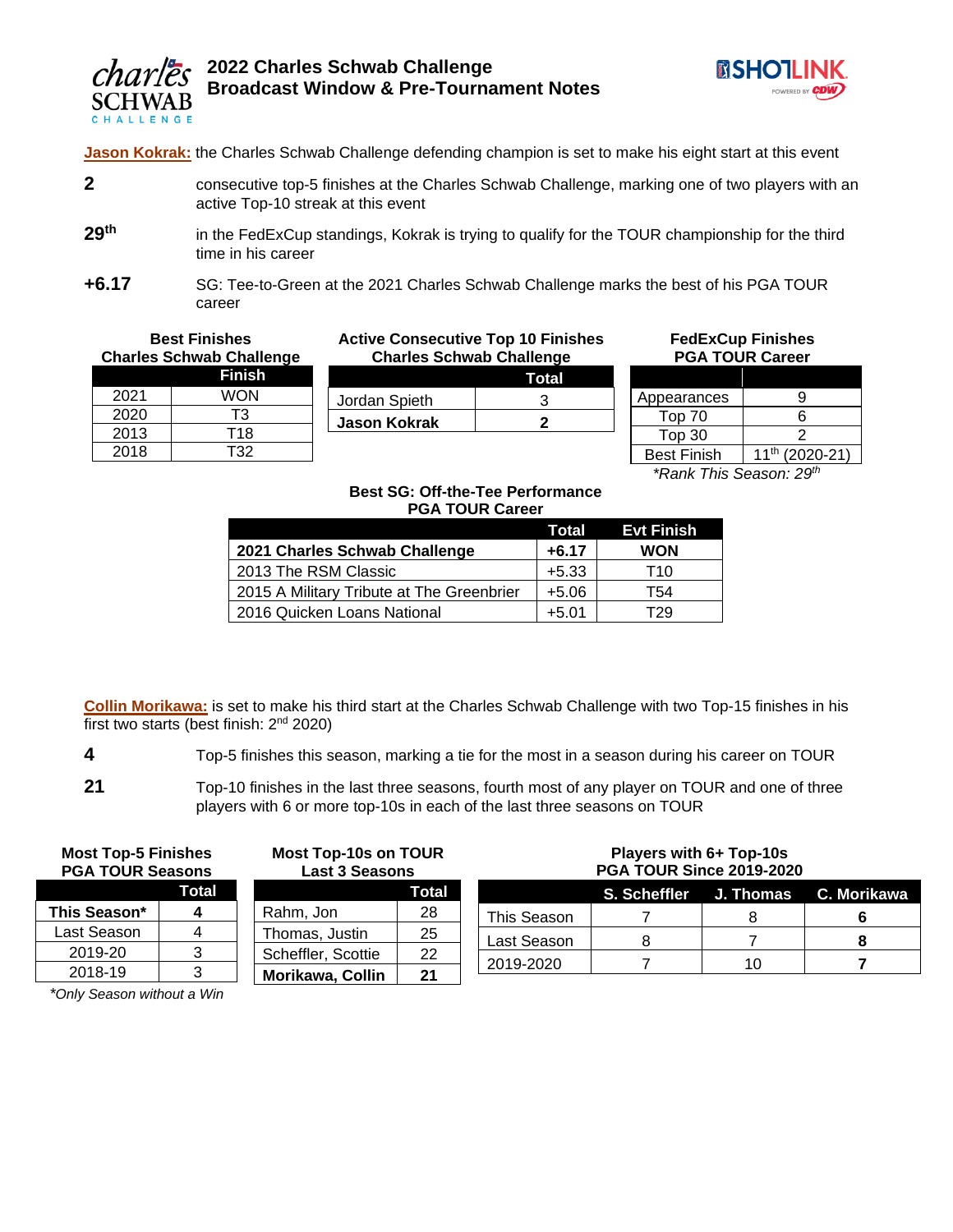



Webb Simpson: Set to make his 331<sup>st</sup> start on TOUR and seventh at the Charles Schwab Challenge, Webb Simpson currently ranks 125<sup>th</sup> in the FedExCup standings. Webb has qualified for the FedExCup Playoffs in each of the last 13 PGA TOUR seasons.

**1 of 6** Players who have qualified for the FedExCup Playoffs in each of the last 13 seasons (B. Watson, C. Hoffman, D. Johnson, P. Mickelson, M. Leishman)

**105** Rounds of 65 or better on TOUR since 2009, most of any player

|      | <b>Best Finishes</b><br><b>Charles Schwab Challenge</b> | <b>Most Rounds of 65 or Better</b><br>PGA TOUR Since 2009 | FedE <sub>&gt;</sub><br><b>PGA</b> |                  |
|------|---------------------------------------------------------|-----------------------------------------------------------|------------------------------------|------------------|
|      | <b>Finish</b>                                           |                                                           | Total                              |                  |
| 2016 | T3                                                      | <b>Webb Simpson</b>                                       | 105                                | Appearan         |
| 2017 | 5 <sup>th</sup>                                         |                                                           |                                    | Top 70           |
| 2020 | <b>CUT</b>                                              | Dustin Johnson                                            | 76                                 | Top 30           |
| 2018 | <b>CUT</b>                                              | Zach Johnson                                              | 70                                 | <b>Best Fini</b> |
| 2010 | <b>CUT</b>                                              | Jordan Spieth                                             | 68                                 | *Rank T          |
| 2009 | <b>CUT</b>                                              | <b>Ryan Palmer</b>                                        | 64                                 |                  |
|      |                                                         | Matt Kuchar                                               | 64                                 |                  |

**FedExCup Finishes TOUR Career** 

| Appearances        | 13           |
|--------------------|--------------|
| Top 70             | 11           |
| Top 30             | я            |
| <b>Best Finish</b> | $2nd$ (2011) |

*\*Rank This Season: 125th*

**Patrick Reed:** Has one top-10 in five previous starts at Charles Schwab Challenge (T7/2020).

8 One of three players who've qualified for the TOUR Championship in each of last eight seasons

**-7** in last three opening rounds on TOUR, 14 strokes better than his previous 13 stroke-play Opening Rounds this season

## **Longest Active Streaks of Qualifying for TOUR Championship**

|                     | # of Seasons |
|---------------------|--------------|
| Dustin Johnson      | 13           |
| Hideki Matsuyama    | 8            |
| <b>Patrick Reed</b> | я            |
| Justin Thomas       |              |

#### **Opening Rd Performance PGA TOUR This Season**

| FUA TUUR TIIIS JEASUIT |                                      |                  |  |  |
|------------------------|--------------------------------------|------------------|--|--|
|                        | <b>First 13 Starts</b> Last 3 Starts |                  |  |  |
| Scoring Avg            | 72.0                                 | 68.0             |  |  |
| Score to Par           | $+7$                                 | -7               |  |  |
| Rds Under Par          |                                      |                  |  |  |
| Birdie Avg             | 3.15                                 | 3.67             |  |  |
| After Rd Position Avg  | 69 <sup>th</sup>                     | 25 <sup>th</sup> |  |  |